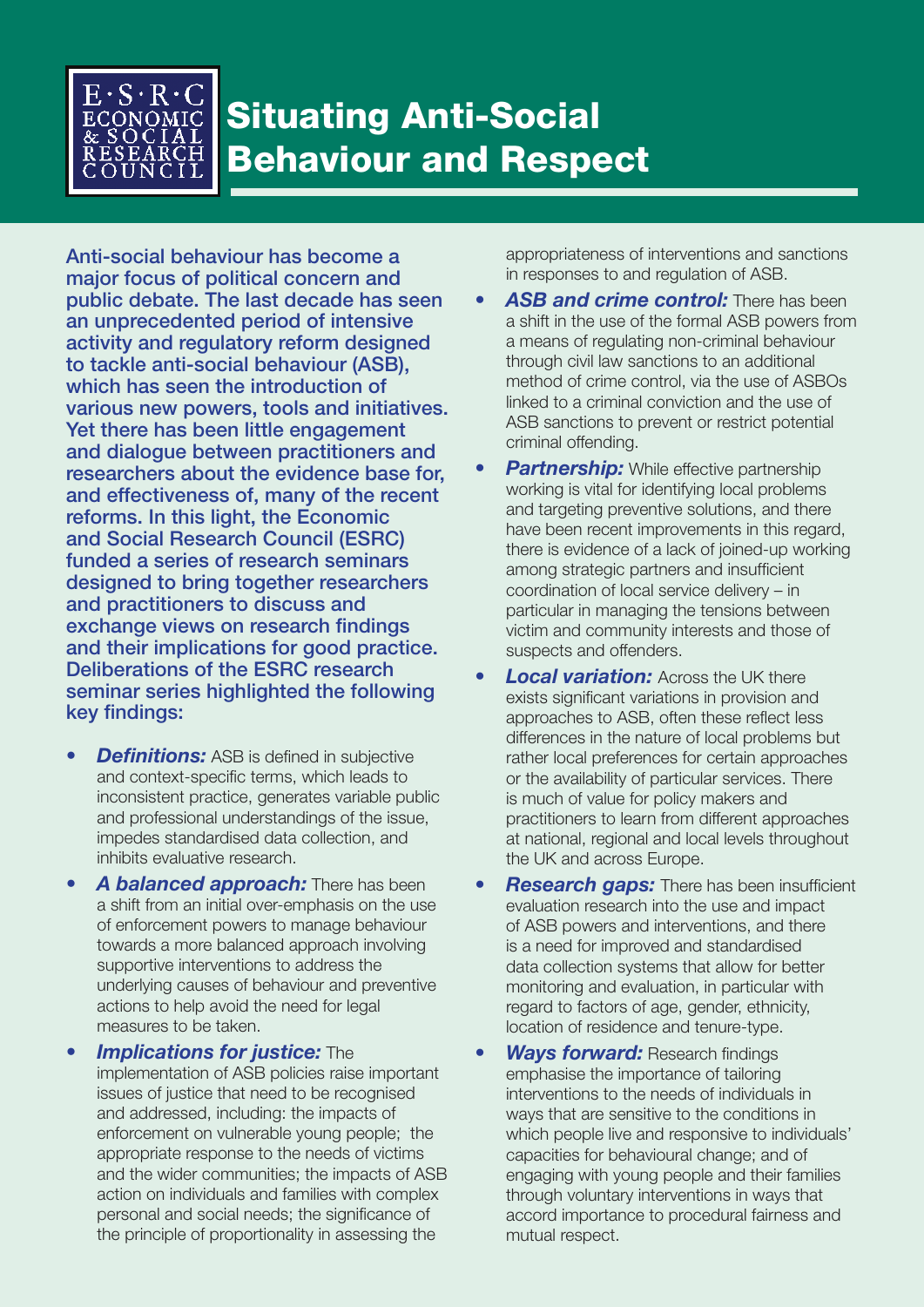### Series Overview

The purpose of the ESRC research seminar series was to bring together findings from contemporary practice and empirical research on the use and impact of diverse anti-social behaviour-related interventions. It sought to facilitate an interdisciplinary and interorganisational dialogue between academic researchers, practitioners and policy-makers about how research can best inform practice and visa versa in ways that facilitate lesson-learning and problem-solving across the UK. The seminar series was managed by the University of Leeds and supported by a national steering group.

Between November 2007 and September 2008, five day-long research seminars were held around the country that focused on: (i) ASB and housing (in Sheffield); (ii) ASB in the contexts of schooling, parenting and the family (in Brighton); (iii) the regulation of ASB in urban spaces and the night-time economy (in Leeds); (iv) diversity and ASB (in Birmingham); and (v) comparative British and European experiences of governing ASB (in Leeds). A total of over 120 researchers and practitioners attended and contributed to the meetings, with a core group of some 20- 30 delegates who participated throughout. In all, delegates heard from over 40 formal presentations and benefited from the input of ten international speakers on experiences outside the UK. Reserved places at each meeting were allocated to representatives from the National Community Safety Network (NCSN) and a number of early career and PhD researchers attended each meeting.

#### Background

Anti-social behaviour has become a major political concern and policy preoccupation in recent years. Crime and ASB have a considerable impact on the lives of many people in Britain with adverse implications for community life and the degradation of public spaces. Where people live is central to experiences and perceptions of ASB. Experiences of ASB compound other forms of disadvantage and are concentrated in areas of multiple deprivation. With its genesis in the management of social housing, a range of policies and interventions formulated under the rubric of 'tackling anti-social behaviour' now

inform diverse aspects of social policy from schooling to urban planning. The ASB agenda (launched in 2002) and Respect Taskforce (launched in 2005) have seen questions about civility and tolerance move to centre stage and prompted a flurry of government activity. Over recent years, a whole new local infrastructure of Crime and Disorder Reduction Partnerships (CDRPs), ASB teams and dedicated coordinators has been established. Alongside this has been the introduction of diverse new powers (see Table 1).

ASB has come to demarcate a distinctive policy field that blurs traditional distinctions between crime and disorder, as well as the appropriate use of civil/criminal and formal/ informal responses. It constitutes a policy terrain in which diverse organisational interests, working assumptions, priorities and multidisciplinary approaches coalesce, sometimes in awkward combinations. At the same time, it introduces the important dimension of 'public perceptions' into issues of local order and safety, as a result of which fear of crime, public anxieties and community well-being have become prominent concerns in their own right. Public perceptions and levels of satisfaction are becoming increasingly important in measuring and judging the effectiveness of local authorities and police responding to and dealing with crime and ASB.

As a term, ASB is used to cover a wide range of activities, misdemeanours, incivilities and crimes (sometimes quite serious). It is recognised that people's understanding of what constitutes ASB is 'determined by a series of factors including context, location, community tolerance and quality of life expectations … what may be considered antisocial behaviour to one person can be seen as acceptable behaviour to another' (Home Office, 2004: 3). In the Crime and Disorder Act 1998, ASB is defined as behaviour that 'causes or is likely to cause harassment, alarm or distress' to others. This broad definition is both subjective and context specific. This generates difficulties of measurement and meaning as ASB by its nature, does not lie within the remit of any single agency and cuts across traditional legal, organisational and social categories.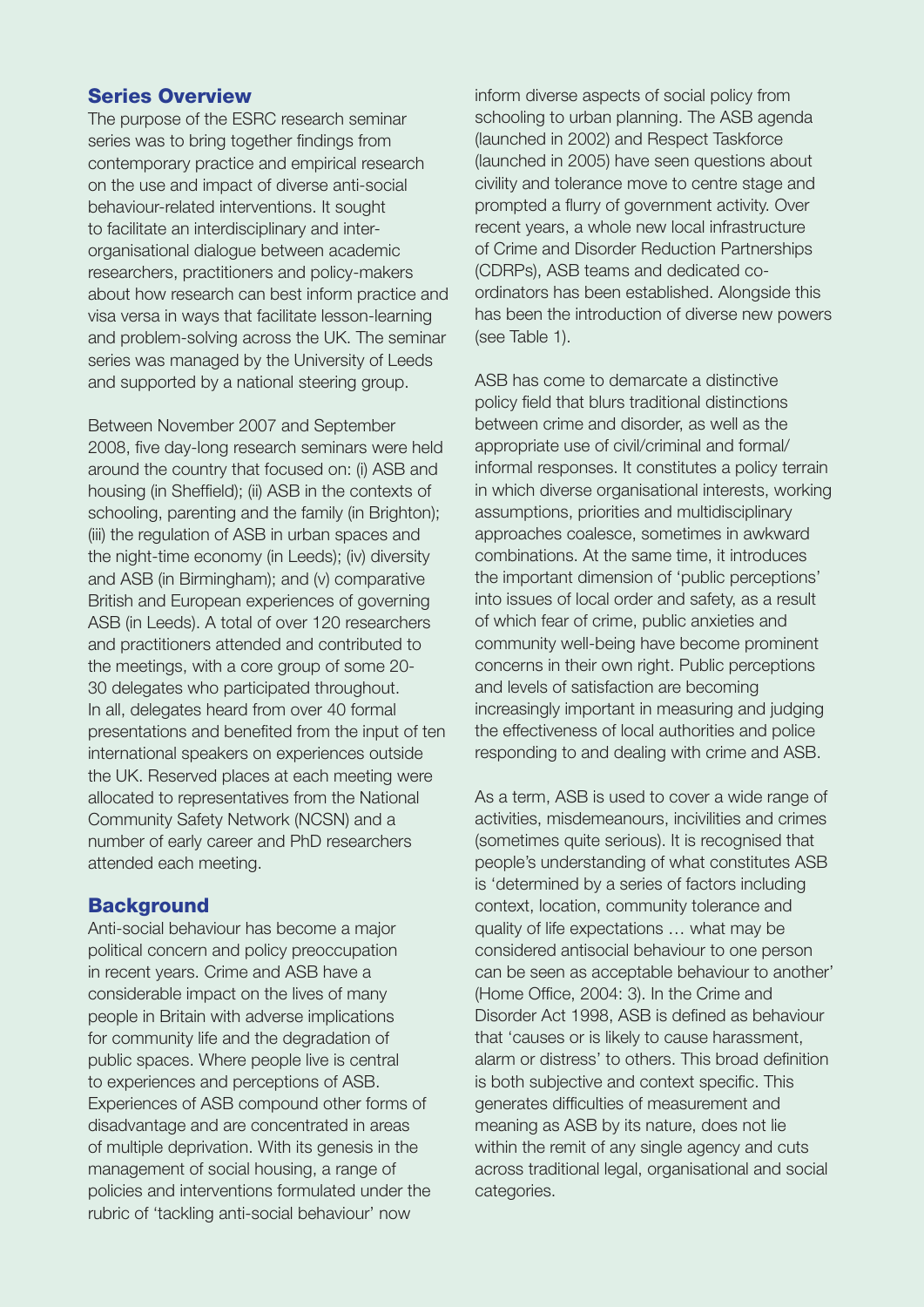| <b>Table 1: New ASB-related Enforcement Powers and Tools</b> |                                                     |                                                                                             |
|--------------------------------------------------------------|-----------------------------------------------------|---------------------------------------------------------------------------------------------|
| <b>Power</b>                                                 | <b>Legislative basis</b>                            | <b>Type</b>                                                                                 |
| Acceptable Behaviour Contract                                | None                                                | Voluntary agreement                                                                         |
| Anti-Social Behaviour Order                                  | Crime and Disorder Act 1998, s.1                    | Hybrid court imposed prohibitions<br>which become an offence if breached                    |
| Individual Support Order                                     | Criminal Justice Act 2003, s.32                     | Support element attached to ASBO<br>for juveniles                                           |
| Drug Intervention Order                                      | Drug Act 2005, s.20                                 | Support element attached to ASBO<br>for adults                                              |
| Housing Injunction (ASBI)                                    | Housing Act 1996, s.153A                            | Civil injunction                                                                            |
| <b>Parenting Contract</b>                                    | Anti-Social Behaviour Act 2003, s.25                | Voluntary agreement                                                                         |
| <b>Parenting Order</b>                                       | Crime and Disorder Act 1998, s.8                    | Court imposed requirement to attend<br>counseling or parenting sessions                     |
| Penalty Notice for Disorder                                  | Criminal Justice and Police Act 2001, s.1-11        | Administrative fine with summary<br>powers                                                  |
| <b>Demoted Tenancy</b>                                       | Anti-Social Behaviour Act 2003, s.14-15             | Reduced tenancy rights; rendering<br>eviction easier                                        |
| Family Intervention Tenancy                                  | Housing and Regeneration Act 2008, s.297            | Insecure tenancy with support<br>agreement for Family Intervention<br>Project accommodation |
| <b>Housing Benefit Sanction</b>                              | Welfare Reform Act 2007, Chapter 5, s. 31.          | Reduction to housing benefit linked to<br>grounds of anti-social behaviour.                 |
| <b>Child Curfew Order</b>                                    | Crime and Disorder Act 1998, s.14                   | Power to impose curfew; no direct<br>criminal penalty                                       |
| <b>Dispersal Order</b>                                       | Anti-Social Behaviour Act 2003, s.30                | Police direction to disperse from<br>designated area, offence if breached                   |
| Designated Public Places Order                               | Criminal Justice and Police Act 2001, s.13          | Exceptional two-step prohibition -<br>police direction                                      |
| Drinking Banning Order                                       | Violent Crime Reduction Act 2006, s.1-14            | Court imposed banning order, offence<br>if breached                                         |
| Alcohol-related Directions to Leave<br>an Area               | Violent Crime Reduction Act 2006, s.27              | Police direction becomes an offence if<br>breached (two-step prohibition)                   |
| 'Crack House' Closure Order                                  | Anti-Social Behaviour Act 2003, s.1-11              | Temporary closure of premises<br>regardless of tenure                                       |
| Premise Closure Order                                        | Criminal Justice and Immigration Act 2008,<br>s.118 | Temporary closure of premises<br>regardless of tenure                                       |

A distinctive feature of ASB is that it constitutes acts and conduct that have cumulative effects. The collective impact derives from the repetitive and persistent nature of incidents and the manner in which a series of small scale acts compound each other to register far greater significance. Allied to this is the fact that certain forms of ASB are interpreted by people as having a greater impact on their sense of safety. These act as 'warning signals' about potential threats to personal safety and communicate messages about the nature of public space and local social (dis)order. Hence, seriousness is derived from the cumulative effects and the manner in which people interpret incidents' capacity to induce fear rather than the nature of the specific incidents themselves. As such, ASB is both consequential and incorporates subjective perceptions of what might happen.

#### Principal Themes

Living together with strangers in relations of mutual respect and tolerance has become one of the central challenges of the modern era. History reminds us, however, that the concerns of a given generation are often projected onto its youth, frequently associated with claims about declining social mores and rising incivility. Nevertheless, neighbourhoods have become more demographically diverse and socially heterogeneous than they were a generation ago. Alongside greater ethnic and cultural diversity, kinship and support structures have also become more varied, with social ties and bonds of mutual obligation and cultural interactions changing.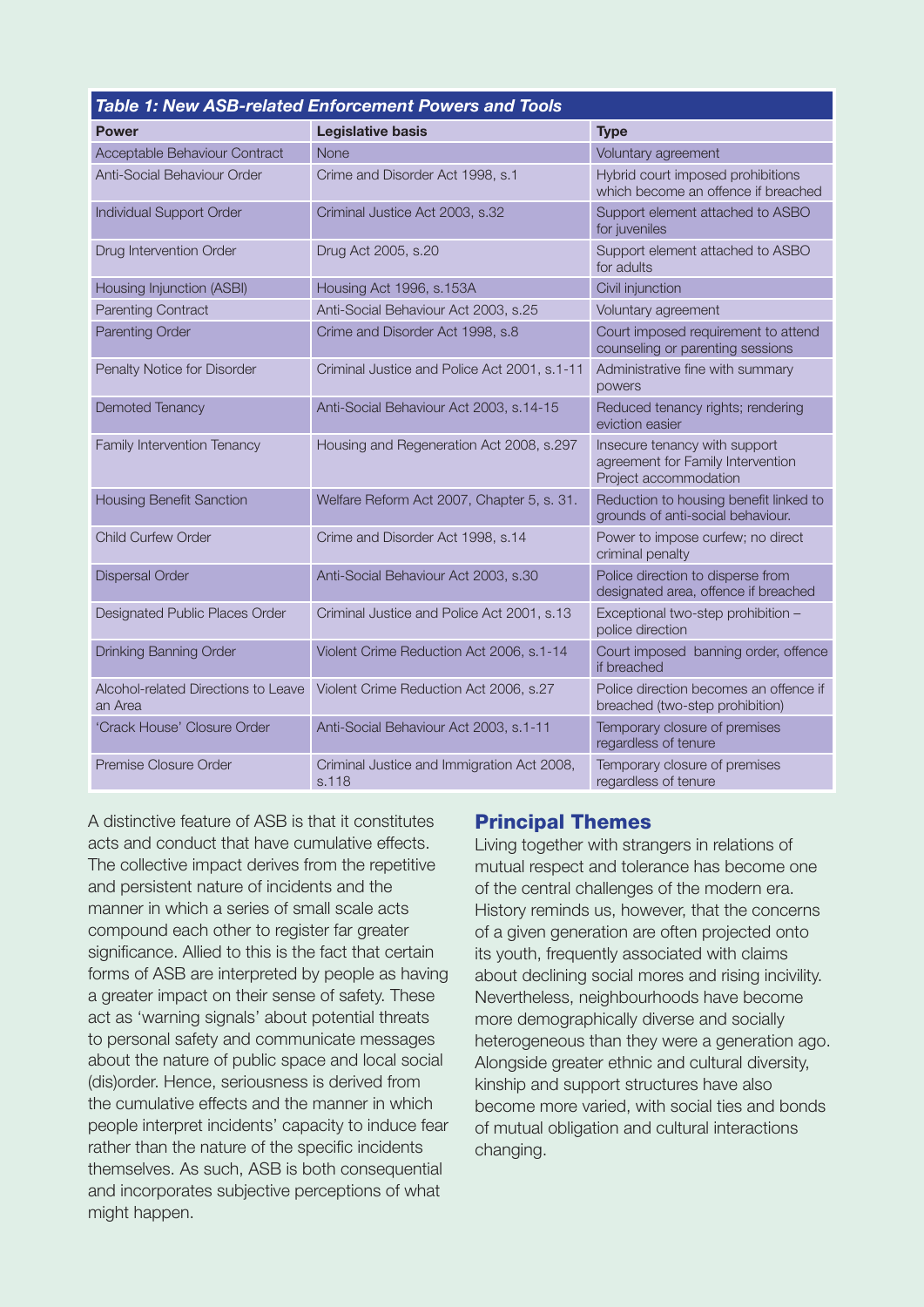# 1. Defining ASB

The uncertain and elastic definition of ASB encourages differential implementation and inhibits coherent measurement of the extent of the problem, trends over time and the effectiveness of interventions. It creates considerable difficulties for partnership working, undermines the standardisation of data collection and inhibits research evaluations. Many practitioners, including the National Community Safety Network (NCSN 2005: 6), have argued for the development of a common definition of ASB with scope to distinguish between different forms of ASB. The lack of shared definitions undoubtedly impedes data collection and allows incompatible recording systems to persist both between areas and between partner organisations working within the same locality.

# 2. Partnership working

Different local agencies approach issues of ASB from different vantage points. Key stakeholders in regulating ASB include social landlords, local authorities, the police, youth offending teams, prosecution services, children's services and education authorities as well as local voluntary organisations and community groups. They have different expertise, knowledge, resources and levers that can be deployed to tackle ASB problems. Joint working, pooling resources and information sharing can have significant benefits in identifying need and targeting support. Effective partnership working is vital for identifying local problems and delivering preventive solutions. Where coordination is well-organised through effective partnerships, there are significant benefits to community safety. However, across the country there is considerable evidence of a lack of joined-up working and insufficient coordination of local service delivery, such that the same individuals or families may be the subjects of disjointed interventions by diverse local agencies.

There remain important tensions between the interests of the victims and wider community and those of suspects or offenders which need to be negotiated and balanced. However, these interests do not exist trapped in an inverse relationship. All community members benefit from procedural safeguards that require

people to be treated with integrity, not wrongly convicted and given proportionate sanctions or interventions, just as they benefit from prompt and judicious action being taken against those who perpetrate serious misconduct that blights neighbourhoods.

In England and Wales, the recent reorganisation of central government - with the creation of the Department of Children, Schools and Families (DCSF), the Department of Communities and Local Government (DCLG) and the Ministry of Justice (MoJ), present opportunities and challenges for those working to tackle ASB. The establishment of the Youth Taskforce in the DCSF potentially allows for a sustained focus on young people in the context of family life and education which provides opportunities to emphasise young people's potential in their transition to adulthood.

## 3. The Need for a Robust and Diverse Evidence Base

Within as well as between parts of the UK, there has been considerable local variation in the takeup and use of formal tools and powers. This is not linked directly to differences in the extent or type of behaviour, but appears to be due to local preferences for particular approaches to the balance between enforcement and support, the willingness of key individuals to experiment with new tools and the capacity of local interests to organise and promote an enforcement-led response. National policies are often resisted, refashioned and played out in different ways, as a result of which the expectations of Whitehall are modified and given concrete form in different local contexts. This is more evident in the context of devolved government. Consequently, there is insufficient knowledge about the differential impact of ASB powers, tools and interventions on diverse groups in the population, notably in terms of ethnic origin, gender, socio-economic background and geographic location. Police, local authorities and other relevant partners (including social housing providers and education authorities) need to ensure rigorous monitoring of ASB and the use of powers.

As well as research into specific interventions and powers it is important that research is conducted into the cumulative impact of the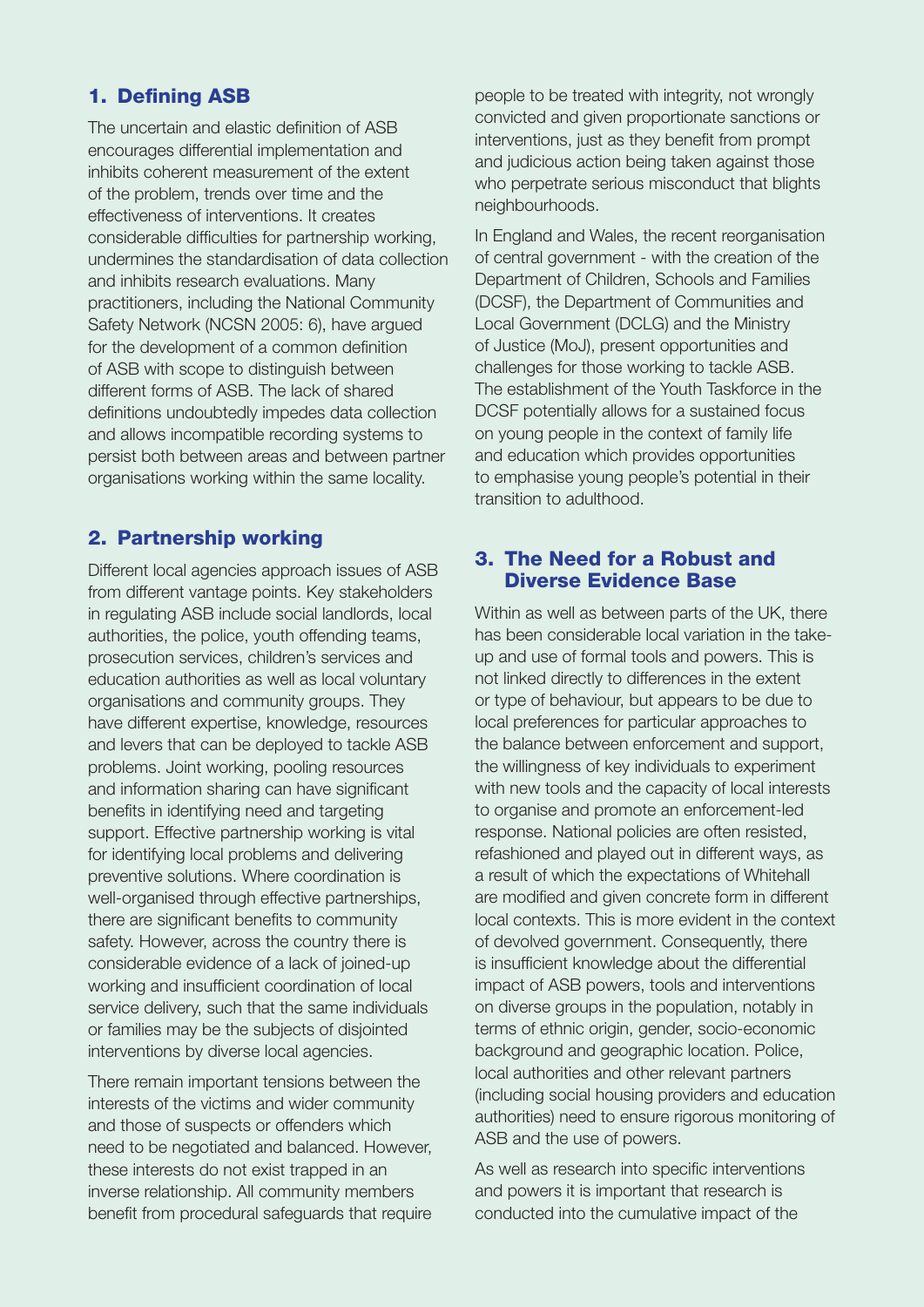ASB agenda on the criminal justice system. There are concerns that many of the new powers blur traditional boundaries between civil and criminal matters and between formal and informal interventions, whilst introducing forms of summary justice (Morgan 2008). What is clear is that the various new powers create new pathways into, through and away from the criminal justice system and realign the boundaries for entry into criminal justice. This raises normative questions about the robustness of the evidence, the appropriate level at which formal coercive interventions arise and the extent of procedural fairness and substantive justice in implementation. Proportionality as a principle of justice demands that the more serious the offence, the more onerous the sanction and the greater the procedural safeguards. By contrast, minor offences that involve less harm or for which the perpetrator is less culpable, are suitable for less onerous sanctions and relatively less formal procedure. It is vital that there is a genuine public debate about such matters and this should be informed by a solid body of research and knowledge. Hence, research is needed to assess the impact of ASB interventions on pathways into criminal justice (youth justice in particular) to ensure that ASB interventions are not being used to avoid procedural safeguards, dilute the burden of proof and reduce requirements of proportionality and due process.

#### 4. Relations between Policy, Research and Practice

Despite British Government commitments to 'evidence-based policy', it is clear that relations between policy, research and practice are not as constructive as they could or should be. It is rare that new ASB policy initiatives are grounded in, and arise from, experiences that have been rigorously evaluated before being nationally implemented. Much of the policy preoccupation to date has been accorded to quantifying public perceptions of ASB (as recorded by the British Crime Survey) rather than measuring the extent and impact of different forms of behaviour. There has been far greater concern given to recording the numbers of times that new powers have been used (via annual CDRP surveys), than to evaluating the impact of given tools on different

groups of people. Consequently, the National Audit Office (2006) described a significant 'knowledge gap' with regard to ASB and the implementation of powers introduced to regulate it. Likewise, the House of Commons Committee of Public Accounts noted how the lack of published data on the effectiveness of different measures has led to variation in the extent to which local areas use the interventions available to them. As a result, it noted that decisions are frequently based on 'local preferences and the familiarity of those in authority with the different types of measures, rather than an objective assessment of what works with different types of perpetrators' (2007: 5). There is an urgent need for research evidence to inform the future development of ASB interventions. The evaluation of pilot schemes and demonstration projects provide a solid basis from which to consider and assess the replication of initiatives to other parts of the country and to learn lessons through practice innovations.

For a variety of reasons, researchers are not always keen to engage with practitioners or contribute to public debate and policy-making. Researchers need to engage with the worlds of policy and practice and seek to present research findings in ways that are of value to those who seek to improve practice and refine policy. Likewise, practitioners can be reluctant to embrace research findings that might not speak directly to their concerns or address their immediate needs. Similarly, policy-makers need to appreciate that there is often as much, if not more, to be learnt from research that highlights the complexity of the social world and the ineffectiveness of particular interventions, rather than seeing research as a means to legitimise prior decisions and established processes or strategies. There is considerable benefit to be derived from a robust dialogue between policymakers, researchers and practitioners about the value and limitations of research in informing policy and practice, as evidenced by this ESRC seminar series, which highlighted the advantages to working beyond the narrow confines of organisational priorities and thinking across disciplinary boundaries.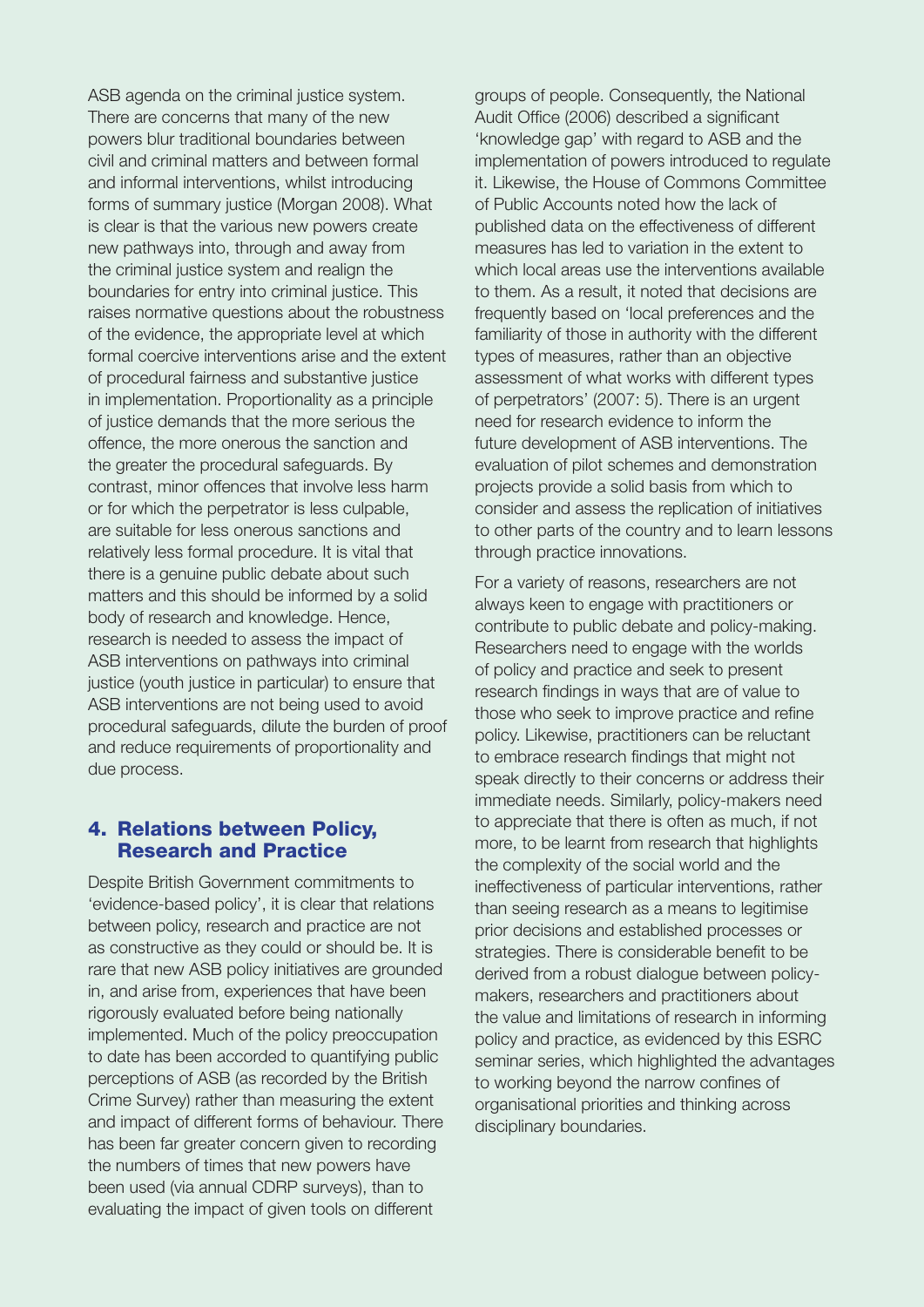The seminars provided insights into particular areas of work which are detailed below:

# Housing and Anti-Social Behaviour

There is a key role for housing in the causes, manifestations and governance of anti-social behaviour and the social housing profession was instrumental in the development of New Labour's anti-social behaviour and subsequent Respect agendas. Tenure-related legal powers and housing management practices are central mechanisms to regulate conduct in residential neighbourhoods. There is a growing range of actors, including social and private landlords, tenants and residents, becoming involved in a more intensive multi-agency regulation of an increasing range of behaviours and this has significant consequences for housing resources, capacity and professional skills requirements. The contemporary regulation of anti-social behaviour through housing is characterised by the blurring of civil/criminal and public/ private mechanisms; new forms of regulating public space, and populations using this space, through CCTV, ASBOs and Dispersal Orders; an emphasis on future conduct and an expansion in the use of contract and conditionality within housing management tools including tenancy agreements.

## Urban Spaces and the Night-Time Economy

The city has a long history of heated debates over its mixture of dangers and fascinations. Commenting on current trends in urban development across Europe, Swyngedouw and colleagues (2003) have observed that cities remain 'brooding places of the imagination, creativity and innovation' but which at the same time are also 'rife with all manner of social and political conflicts'. In some ways, the current heated debate on anti-social behaviour and crime in our urban environments is but the latest in a long tradition of public disquiet over the urban condition. However, it is also evident that the changing character of urban sites today, both before and after 'dusk' – particularly, the rise of a new alcohol-fuelled, consumption-driven nighttime economy - is re-shaping perennial forms of social disorder, incivility and inter-personal

violence, creating new pressures upon the urban environment. Correspondingly, novel attempts at managing these problems are emerging, from an increasingly variegated mix of agencies, including the public, private and voluntary sectors.

Current research shows that night-time public spaces remain contested arenas with radically different meanings for night-time consumers, leisure businesses, police, public health agencies, local residents, night workers, voluntary agencies and local government. The management of town and city centres has become a specialist occupation and multiagency coordination of preventive efforts a pressing issue for all local authorities and police across the UK. Alongside the relaxation in licensing hours, it is sobering to note the plethora of new powers have been granted to local authorities and the police in the last five years in response to crime and ASB in the night-time economy. The post-2003 Licensing Act context remains a complex one involving the attempted balancing of the seductions of market and consumer freedoms with repression and concerns over security and voluntary and involuntary risk. Importantly, the debate on ASB in urban spaces and the night-time economy also raises key questions about the conditions necessary to realise the ambition for both civil and diverse urban spaces; put differently, we may ask where are we to find the 'social' in the debate on ASB in our towns and cities today? Have the optimistic visions of a more convivial night-time economy, so characteristic of public debate a decade ago now evaporated into grim cynicism concerning the nation's problematic relationship with alcohol?

# Gender, the Family and Anti-Social Behaviour

Within official ASB discourses there is a clear emphasis on dysfunctional families. Amongst both policy makers and academics however, there has been a resounding silence on the gendered nature of the construction of the problem. A closer examination of the of the 'antisocial subject' reveals the way in which the focus on 'bad' parents serves to thinly disguise the fact that it is predominantly mothers who undertake responsibility for child care and indeed the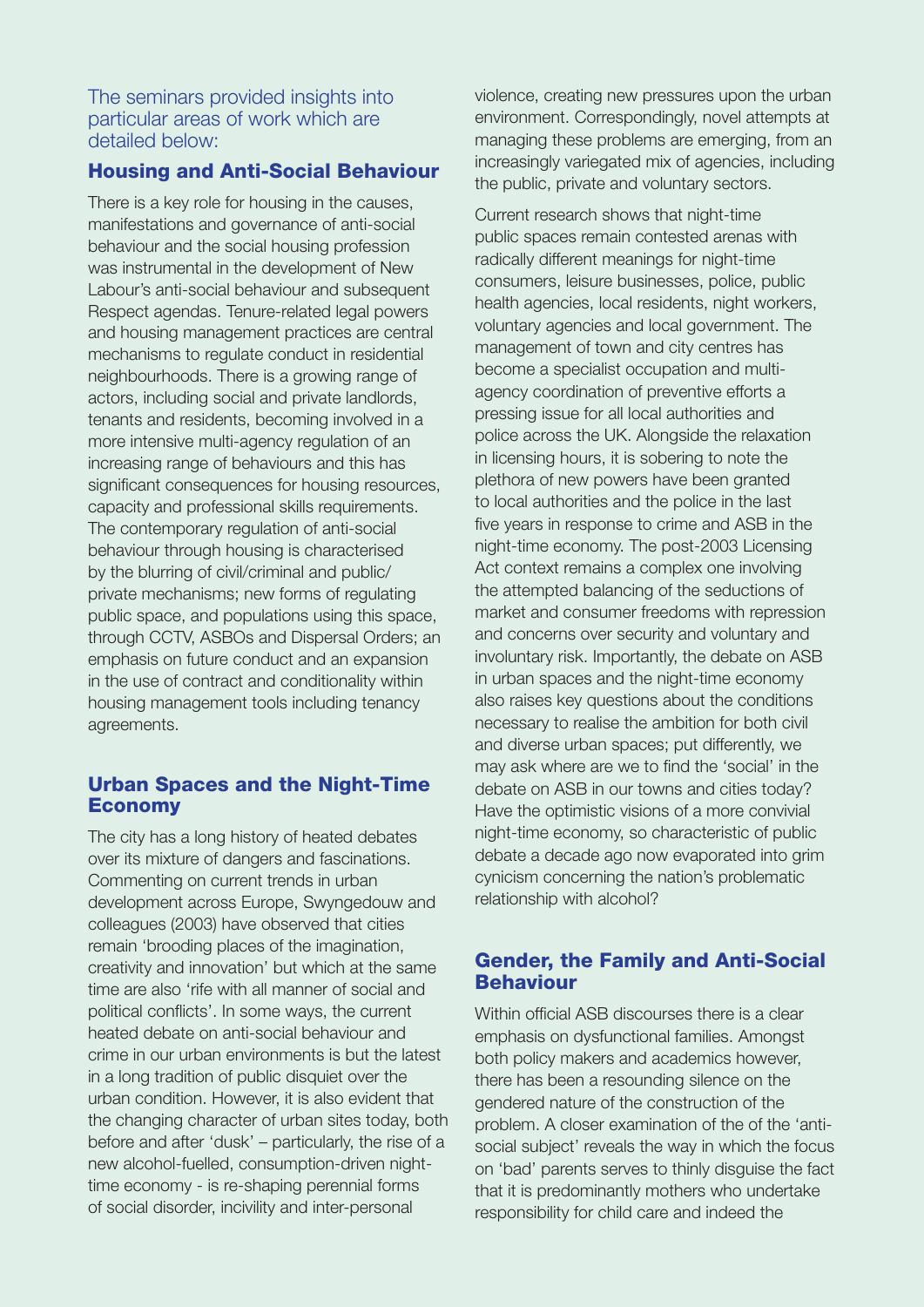empirical evidence confirms that it is lone parent mothers who are one of the main target groups for ASB interventions. It is not only in the context of the family that women are the target of ASB interventions, equally in many areas enforcement measures such as ASBOs have been used to control street sex workers.

More recently there appears to have been a shift in the ASB policy focus, with increasing attention being paid to control measures involving women – these include but are not limited to 'whole family' approaches such as employed in Family Intervention Projects, parenting interventions and measures to deal with street sex workers. This changing government agenda brings into sharp relief the need for greater critical attention to be paid to the ways in which blame and culpability are apportioned. Initiatives designed to respond to anti-social behaviour provide particular challenges for social policy analysis. To date there has largely been a theoretical silence on the differential impact of government initiatives and in particular on the gendered nature of intervention. Redressing this imbalance provides us with a lens through which to track the genealogy of ASB whilst at the same time raising important questions about the roles and responsibilities of agencies charged with addressing ASB.

# Youth and Anti-Social Behaviour

Anti-social behaviour management has formed a central element of the government's efficiency, modernisation and 'rebalancing' agendas, yet this has also entailed legal and procedural questions which have received relatively little attention even as the ASB evaluation evidence base (perhaps belatedly) began to develop. Even though in the first published Home Office guidance young people were not envisaged as recipients of ASBOs, 'youth' and 'antisocial behaviour' soon became very closely associated in the public mind substantially raising public expectations. ASB has entailed new, sometimes very innovative, sometimes essentially quite problematic, forms of regulation. It has generated important definitional issues but, above all, has offered a new enforcement opportunity, predicated on risk and oriented towards future conduct and behaviour. In turn, this has given rise to criticisms associated with

over-criminalisation and net-widening. There are undoubted opportunities for crime prevention that accrue to targeted work with young people at risk through family interventions. Nevertheless, research shows substantial flows out of as well as in to the pool of children who develop chronic conduct problems. As such, targeted early intervention programmes raise important ethical and social issues.

## Diversity Issues

Political and media discourse has tended to associate ASB with poorer White communities, and this has, to a degree, been reflected in much academic research and analysis. But, in a society that is increasingly diverse, it is important to consider the broader social and cultural context in which the ASB powers operate. In particular, when the acceptability or otherwise of distinctive practices arising from differences of gender, ethnicity, sexuality and disability are hotly contested, the need to be alert to the potential uses and abuses of the ASB powers is pressing. Such issues are under-researched, although there is emerging evidence of the gendered nature of some local ASB policy and practice, for example in regulating sex workers; of the need for a more informed approach to dealing with the 'anti-social' behaviour of people with mental health problems; and of the challenges of addressing ASB issues in areas with large ethnic minority populations. Advances in knowledge on these matters are, however, severely hampered by the inconsistency of official monitoring and analysis of data on the gender, ethnicity and other characteristics of individuals subject to ASB interventions.

## Comparative Experiences and **Insights**

In comparative analysis the nation-state is frequently deployed as the unit and scale of comparison. This risks placing undue emphasis upon national developments and governmental initiatives. Much policy innovation emanates from local or regional levels, which may or may not filter 'upwards'. Comparative lesson-learning is not restricted to nation-to-nation experiences. There are important cross-national city-to-city